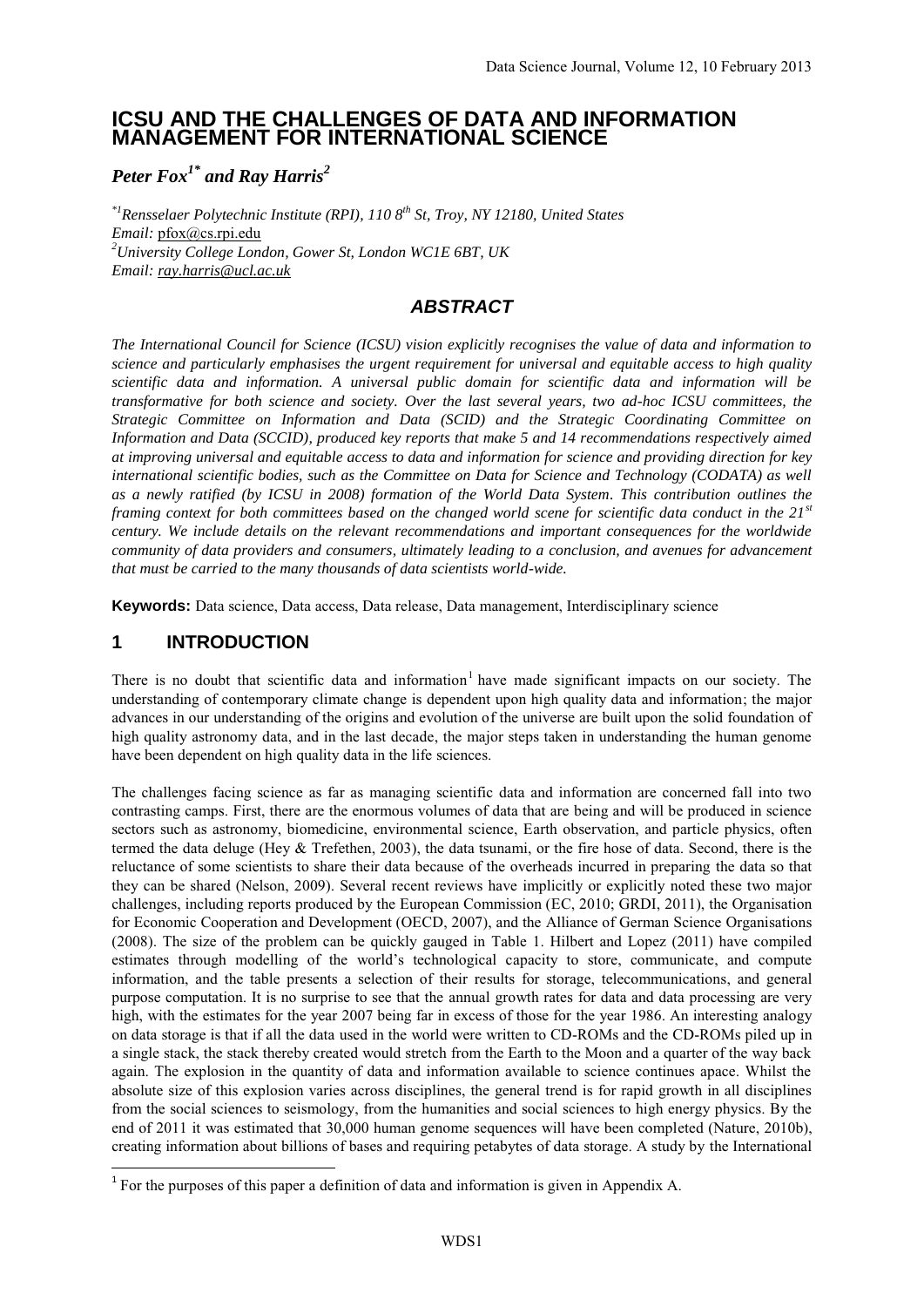Data Corporation (IDC, 2010) in 2010 estimated that by the year 2020 there will be 35 zettabytes (ZB) of digital data created per annum. The IDC estimate of the total digital storage capacity in the world to be available in 2020 is 15 ZB, less than half the amount of digital data produced by then. When the Square Kilometre Array radio telescope in astronomy is fully functional in 2024, it will be able to produce more digital data than is capable of being processed in all the world's computers put together.

**Table 1.** Estimates of the world's capacity to store, communicate, and compute data and information. Source: Hilbert and Lopez (2011) who give detailed descriptions of the variables plus links to back-up tables for each variable.

|                                |                                                                      | 1986 | 1993  | 2000  | 2007   | <b>Percent</b><br>annual rate<br>of change<br>1986-2007 |
|--------------------------------|----------------------------------------------------------------------|------|-------|-------|--------|---------------------------------------------------------|
| Storage                        | MB optimal compression per<br>capita (installed capacity)            | 539  | 2,866 | 8,988 | 44,716 | 23                                                      |
|                                | Approximate CD-ROM<br>equivalent per capita                          | <1   | 4     | 12    | 61     |                                                         |
|                                | Percent digital                                                      | 0.8  | 3     | 25    | 94     |                                                         |
| Telecommunications             | MB optimal compression per<br>capita per day (effective<br>capacity) | 0.16 | 0.23  | 1.01  | 27     | 28                                                      |
| General purpose<br>computation | MIPS per capita (installed<br>capacity)                              | 0.06 | 0.8   | 48    | 968    | 58                                                      |

While the recognition of the data deluge has been relatively recent, the International Council for Science (ICSU) has been actively involved in the management of data and information since the 1950s when the World Data Centres were established as part of the International Geophysical Year of 1957-58. In its vision statement (ICSU, 2006, 2011a, 2011b) ICSU explicitly recognises the value of data and information to science:

*[the vision of ICSU is] … a world where science is used for the benefit of all, excellence in science is valued and scientific knowledge is effectively linked to policy making. In such a world, universal and equitable access to high quality scientific data and information is a reality …*

Within the ICSU family there are organisations actively exploring how to implement the ICSU vision for universal and equitable access to high quality scientific data and information against the backdrop of the major challenges noted earlier. These organisations include the following:

- Committee on Data for Science and Technology (CODATA)
- International Network for the Availability of Scientific Publications (INASP)
- International Council for Scientific and Technical Information (ICSTI)
- World Data System (WDS)

The purpose of this paper is to explore the challenges of data and information management for international science by focussing on the ways in which the International Council for Science has reviewed and acted upon these challenges. The paper is based on discussions and reports from two *ad-hoc* ICSU committees, the Strategic Committee on Information and Data (SCID, ICSU, 2008) and the Strategic Coordinating Committee on Information and Data (SCCID, ICSU, 2011a, b). These committees produced reports that make 5 and 14 recommendations respectively aimed at improving universal and equitable access to data and information for science, and providing direction for key international scientific bodies such as CODATA and the World Data System.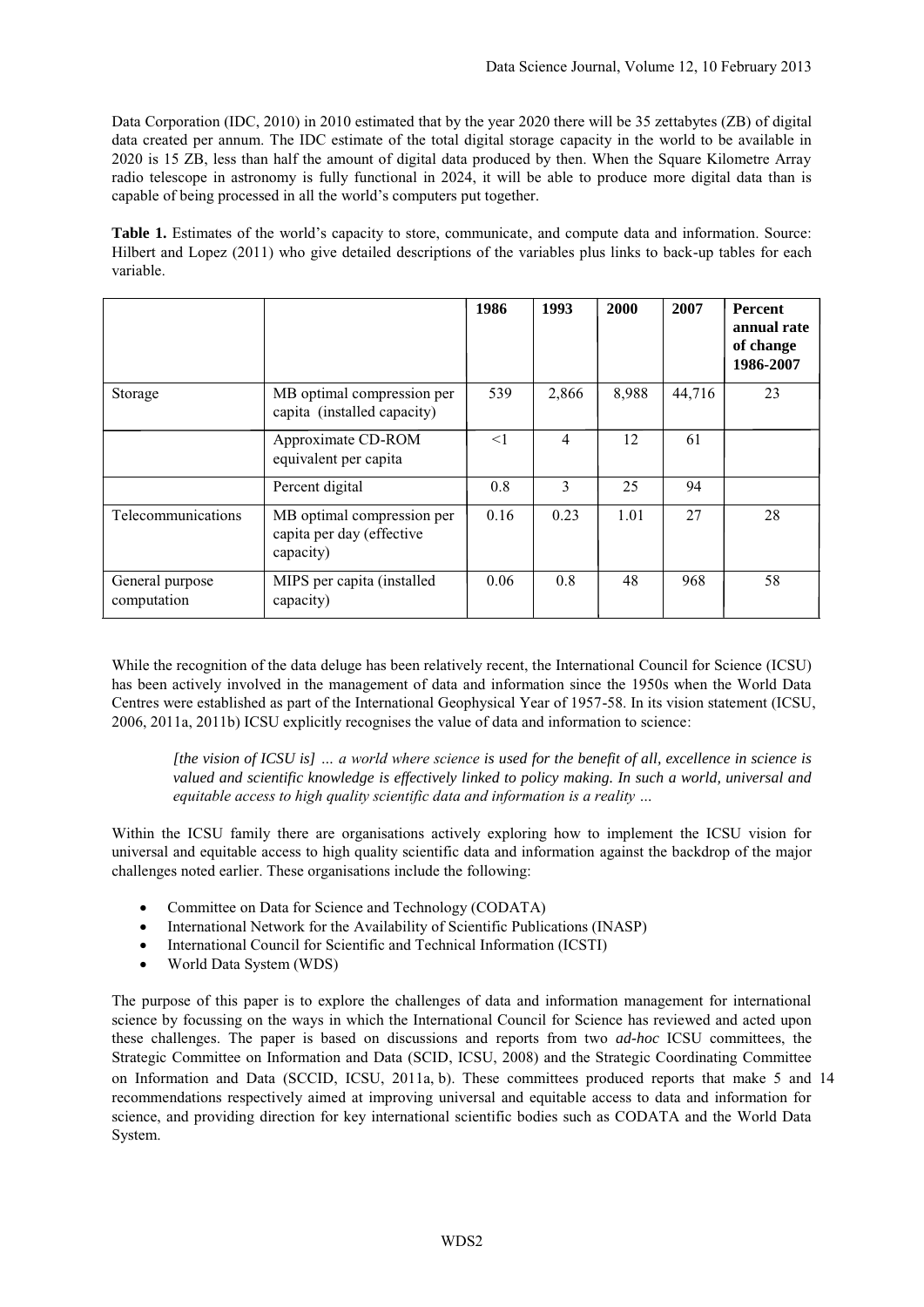# **2 DATA AND INFORMATION CHALLENGES**

# **2.1 The Fourth Paradigm**

The volume and complexity of data and information available to science have given rise to what some call the Fourth Paradigm of science (Hey et al., 2009). This fourth paradigm puts data-intensive science into the context of its three main predecessors, namely (Bell et al., 2009):

- First Paradigm. Observation, descriptions of natural phenomena, and experimentation.
- Second Paradigm. Theoretical science such as Newton's laws of motion and Maxwell's equations.
- Third Paradigm. Simulation and modelling, such as in astronomy.
- Fourth Paradigm. Data-intensive science that exploits the large volumes of data in new ways for scientific exploration, such as the International Virtual Observatory Alliance in astronomy.

The Fourth Paradigm is not only characterised by massive data volumes but also by complexity of data sets and by the potential for extensive cross-fertilisation of data, information, information technology, and publishing. The Fourth Paradigm acknowledges the central role played by data in science and in some ways reflects the empirical but computationally-limited First Paradigm.

# **2.2 Data overload**

The last decade has seen substantial change in the creation, use, and management of scientific data and information, not least amongst scientists, data managers, libraries, and publishers. The traditional reward mechanisms for scientists have been in grants, publications, citations, prizes, and promotion. There is now a strong interest in publishing data and for such publication reward or recognition systems do not commonly exist. When scientists use data they must often now be concerned with the conditions of access to the data, for example, copyright, onward distribution, and use licences, as well as with the data themselves, and they must also enter the arena of standards and interoperability so that they can read the digital data needed for their work and produce outputs that are accessible to other scientists. Data managers are now often in charge of very large data repositories, for example in astronomy, and they need to provide tools to help scientists use data.

In the last decade there has been a rapid expansion of the responsibilities of libraries to encompass digital repositories, including data repositories, alongside traditional books and journals. This means in particular that there is a need for knowledge of deposit and access conditions, digital rights such as Creative Commons licences, and the use of standards, metadata schemes, and persistent identifiers, such as those promoted by DataCite (2011) to ensure correct data citation. In parallel, publishers have also made major changes to encompass digital data. Some publishers encourage, or even require, the submission of data to either their own journals as supplemental material or to recommended data centres. As an illustration, the journal *Nature* makes it mandatory for certain types of human genome data that are associated with accepted publications to be submitted to a community-endorsed, public repository: for example, DNA and RNA sequence data have to be submitted to the Protein DataBank, UniProt, or GenBank/EMBL/DDBJ nucleotide sequence database.

Open access journals have been changing the landscape of journal publishing away from the traditional model of payment by subscribers and libraries. More than 6,000 titles are currently registered in the Directory of Open Access Journals. Traditional publishers are experimenting with new business models and increasingly offering open access options, for example the relationship between the publisher Elsevier and the PANGAEA data centre in Germany.

# **2.3 Data complexity**

There are four important characteristics of complex data: high dimensionality, multimodality, multi-scale, and heterogeneity. Multimode data appears in fields ranging from neuroscience to astronomy, and while its origins are in imagery, it is now appearing in application areas such as air quality where the modes of measurement are very different. In a range of fields from environment and climate to biomedicine, crossing scales has emerged as a key need, for example, crossing the scales from molecular to cell to tissue and then to organ and organism scales in animals, each of which has different measurement and structural data representations. While there are promising approaches to reduce complexity, further complications such as dependency among dimensions may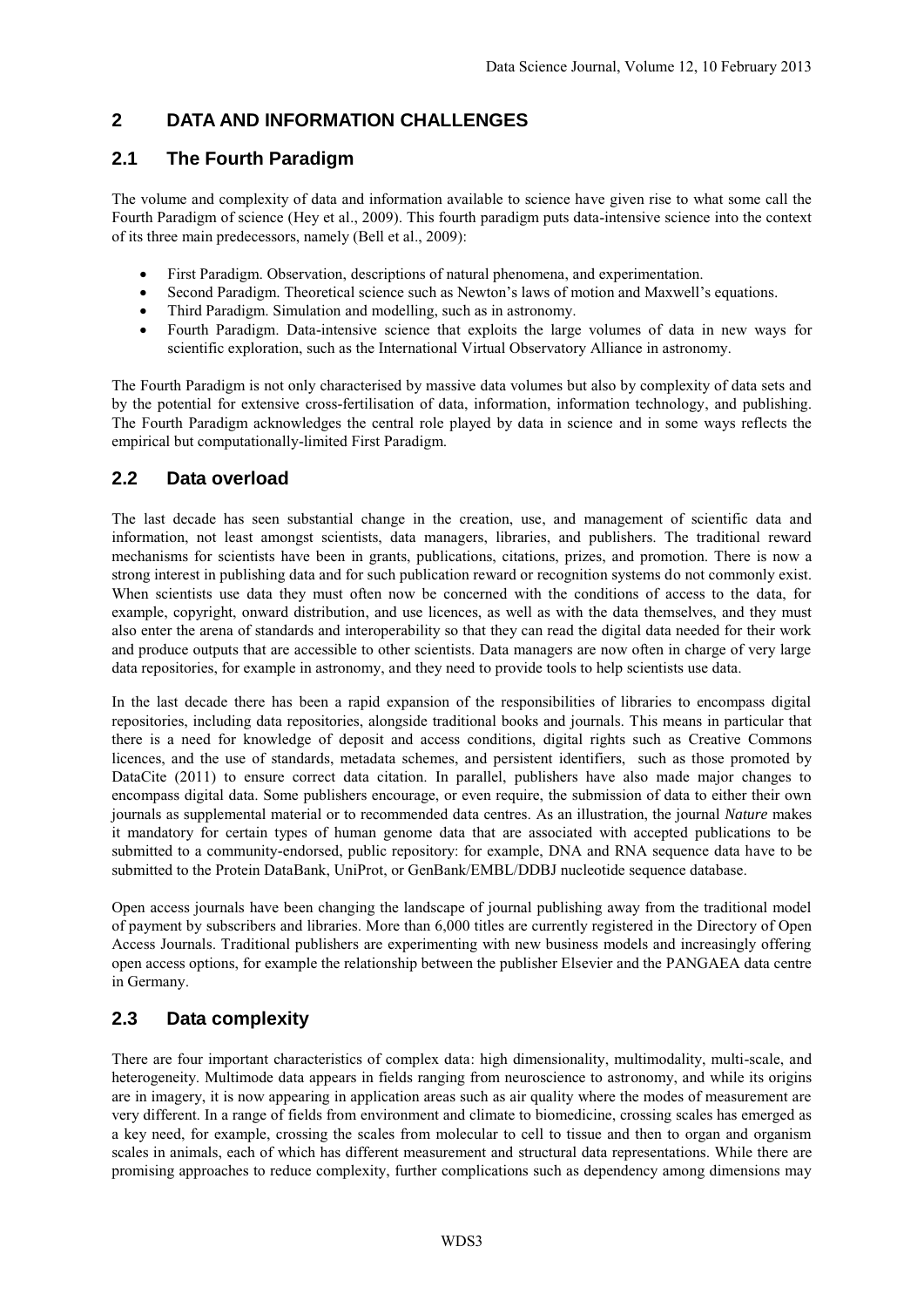result in redundancy and inaccuracy in semantics. However, progress using a variety of means (algorithmic, representational, and computational) is beginning to occur in some fields. In the present context, this is all dependent on data and information and the application of data science.

# **2.4 Changing expectations**

Expectations on scientists in the area of data and information management have evolved and increased over the past decades as science itself has moved into the data-intensive era. The main drivers of these changing expectations are the changing nature of science, science funders, policy makers, and governments as well as society at large. Science is more than ever a globalized international activity with a strong collaborative component. To carry out their research, scientists are not only expected to manage, share, and archive their data professionally but also to use cutting-edge information and communication technologies for data and information discovery and analysis. Unfortunately, the vast majority of scientists who work with data are neither well equipped nor trained to meet these high expectations. On the other hand, data scientists are working at the forefront of information technology and have the knowledge to develop the tools and training in this important area of data management.

Scientists have to respond and adapt to new expectations coming from governments and funding agencies, such as the National Science Foundation in the United States, which are increasingly requiring a full data management plan to be submitted with applications for research funding. Scientists are also facing new expectations from society at large as the outcome of their research is used by policy makers in designing public policies that affect society directly and by applied users from both the public and private sectors. Scientists need not only to communicate honestly and openly their research but also to share and open their data to public use and media scrutiny, as illustrated in the field of climate change by the so-called Climategate scandal (Nature, 2010a).

# **2.5 Digital divide**

While there are rapid advances in data capture technologies and the ability to handle the data deluge, there is still a digital divide with those scientists in the less economically developed countries (LEDCs) who lack access to both data and technology. The meetings of the World Summit on the Information Society in both 2003 and 2005 identified the digital divide as a major concern for society. Data on computer availability (UN, 2008) show that while the countries in the North have better than one computer for every two people, the LEDC countries have about one computer for every 10-20 people. Broadband penetration in LEDCs lags similarly behind the provision of computers although undersea cables are set to have a major impact on connectivity in African countries. Data from the International Telecommunication Union for 2009 (ITU, 2009) show that there is only one fixed broadband subscriber for every 1,000 people in Africa compared to one for every 200 in Europe. In the countries of the North, National Research and Education Networks (NRENs), such as GEANT2, SINET, and AARNet, have developed alongside commercial broadband capacity to provide dedicated services and support to research and education. NRENs are either absent from or only recently emerging in the LEDCs, particularly in Sub-Saharan Africa. Whilst there have been significant recent connectivity developments in South Africa and Kenya, the picture in the rest of Africa is still very much one of limited or poor connectivity.

# **3 ICSU STRATEGIC REVIEWS OF INFORMATION AND DATA**

During the last decade, ICSU has launched several strategic reviews of the capability of international science to handle the growing volume and complexity of data and information. In 2004 ICSU's Panel Area Assessment (PAA) on Information and Data (ICSU, 2004) identified three main requirements for improved data and information management in science. First, to ensure universal and equitable access to data and information. Better access will lead to better science. Second, to develop an improved capability to manage data professionally, vital both for access to good quality data now and to ensure that future scientists will have access to historical data. Third, to consider the question of who pays for data and for professional data management because reliable funding is always required for the creation and management of data and information: no funding means no data. The PAA report was extensive in its recommendations but kept returning to ways to encourage and enable the scientific community to improve its strategic capability to think about and then take action on data and information management, both within the ICSU family of national members and scientific unions and in relation to other organisations.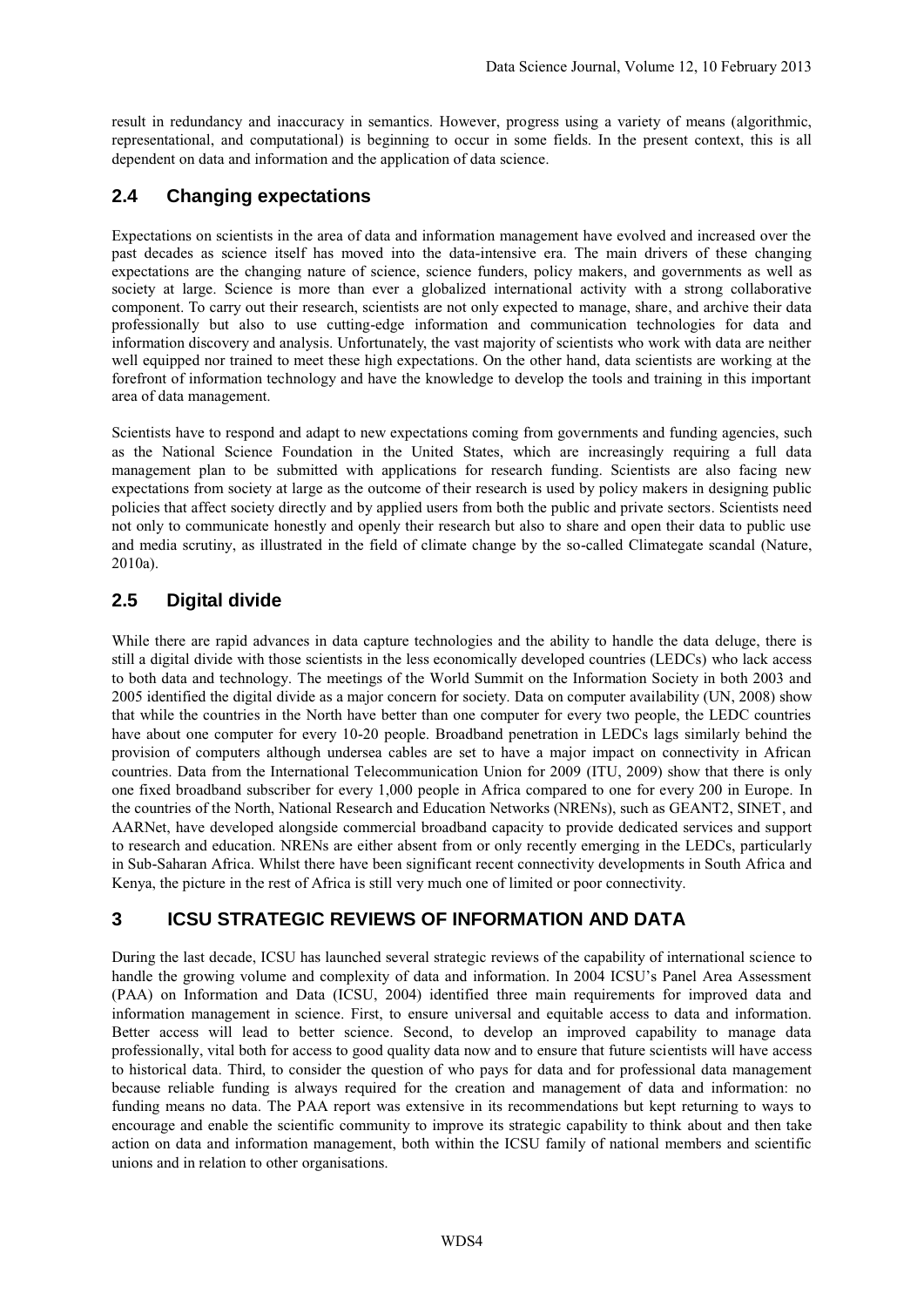Following the PAA report, ICSU established a Strategic Committee on Information and Data (SCID) to examine how in practice to facilitate a new, coordinated global approach to scientific data and information that ensures equitable access to quality data and information for research, education, and informed decision-making. The SCID report (ICSU, 2008) recommended the creation of a new World Data System (WDS) based on the former World Data Centres (WDCs) and the Federation of Astronomical and Geophysical data analysis Services (FAGS). The purpose of the World Data System is to provide a coordinated, professional approach to the management of scientific data and the production of services based on the data. The World Data System is described in the next section of this paper. In addition, the SCID report encouraged CODATA to become more prominent in science by having clearer strategic goals that are linked with ICSU's vision for science. ICSU has national members and scientific union members, and these members provide a vital means of communication throughout the scientific community. ICSU members were also encouraged by the SCID report to engage proactively in professional data management for science.

The most recent ICSU examination of strategy for scientific data and information management has been the Strategic Coordinating Committee on Information and Data (SCCID, ICSU, 2011). SCCID continued the process of developing strategic priorities for the improvement of professional data management in science.

# **4 PROGRESS WITH THE WORLD DATA SYSTEM**

# **4.1 WDS objectives from the ICSU perspective**

In exploring desirable attributes of an 'ideal' system, the SCID process included a separation of these attributes into three categories: Mission, Coordination, and Execution (SCID Report, pp. 13-14.). The aim of this distinction was to match certain functions with existing international organizations (e.g., ICSU, CODATA) but importantly to identify functionality gaps in both national and international (i.e., world) data centres. In essence, an ideal system became a combination of existing activities as well as the new World Data System. For example, for the Mission of an ideal system, a) Enable and encourage the advancement of science through the open provision of high quality data and information services, b) Increase global knowledge and reduce the knowledge divide between richer and poorer countries by providing universal and equitable access to scientific data and products, c) Identify structural gaps in data and information provision and seek solutions to fill these gaps, and d) Develop further the structure for long term stewardship of scientific data, including in the form of formal public libraries for data. Coordination included: a) Fostering multi-disciplinary, large scale, complex science, b) Leading and championing professional data management, and c) Informing discussions on data policy from a science perspective. Finally Execution emphasized: a) Taking a lead role in developing, testing, and implementing standards for data access to provide services for all scientists, b) Promoting the publication of data and data products, with the associated recognition and accreditation that are common to peer-reviewed science publications, c) Providing reliable and trustworthy science-reviewed data and derived products, d) Serving discipline-based science communities with exemplary data repositories and data products, e) Integrating data sets using community-consensus algorithms, and lastly, f) Enabling seamless access to data.

The WDS adopted the vision provided in the SCID (2008) report and has articulated the following goals (Minster et al., this volume, <http://www.icsu-wds.org/>): a) Enable universal and equitable access to scientific data and information, b) Facilitate better access to data, c) Strive for simpler access to data, d) Work to provide quality assured data and information, e) Promote improved data stewardship, f) Work to reduce the digital divide, and g) Ultimately, provide data for better science. These goals represent an initial amalgam of SCID's Mission and Execution suggestions with a focus on near and medium term activities.

# **4.2 Criteria for professional data management in the WDS**

The SCCID report (ICSU, 2011) took to task the issue for professionalization, both for data science and data management, and the task for the WDS is challenging. In particular, SCCID in their 'Recommendation 6' stated: *We recommend the development of education at university and college level in the new and vital field of data science. The example curriculum included in appendix D [of the SCCID report] can be used as a starting point for course development.* Also, in Recommendation 7: *We recommend that both the CODATA and the World Data System biennial conferences include forums for data professionals, including data librarians, to share experiences across a range of science disciplines.*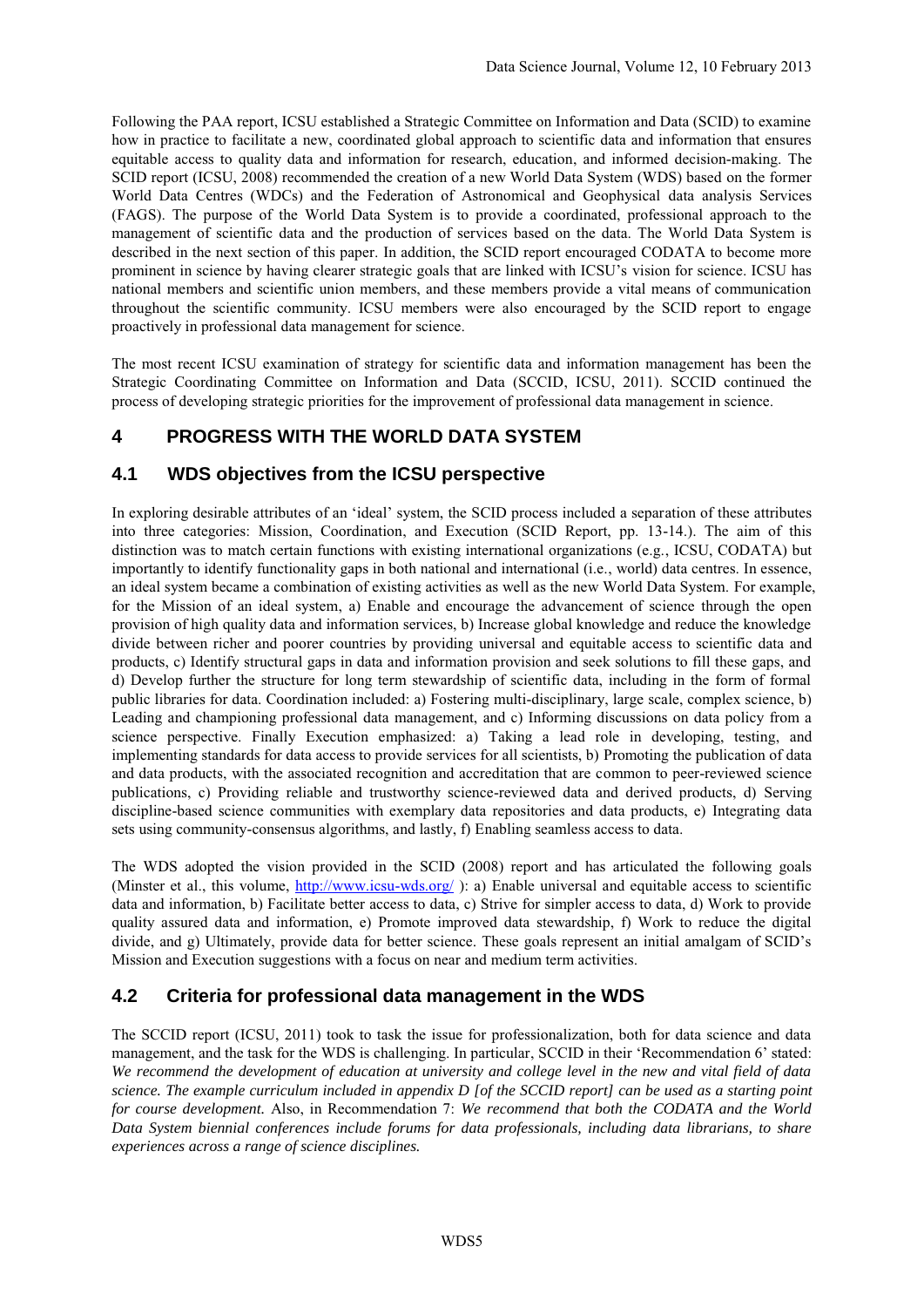WDS has an opportunity to share experience with the broader community on their experience with *what are the required credentials, knowledge and skills (technical, scientific, personal, user needs, etc.) to train and give data professionals more explicit recognition* (SCCID report, p. 21). The WDS must participate in the identification and definition of a community of data professional peers and provide a variety of fora for them to meet and exchange ideas, experiences, and solutions.

# **4.3 Active participation in the WDS**

The WDS, via its Scientific Committee (WDS-SC), is responsible for soliciting active participation in the WDS. The forms of membership include: Regular, Network, Partner, and Associate. At the time of writing there were 29 Regular members and 1 for each of the remaining categories (see: [http://www.icsu](http://www.icsu-wds.org/organization/structure/wds-sc)[wds.org/organization/structure/wds-sc](http://www.icsu-wds.org/organization/structure/wds-sc) for current statistics). As a mark of the new diversity in the WDS, the active member list comprises: past World Data Centres (WDCs), Federation of Astronomical and Geophysical data analysis Services (FAGS), research institutes, international scientific unions, consortia, and commercial publishers, all of which bring a welcome diversity to the WDS. The future seems bright for a revitalized and synergistic World Data System.

## **4.4 Future plans for the WDS**

The WDS-Transition Team (WDS-TT) and subsequently the WDS-SC took responsibility for SCID's second recommendation to 'work closely with CODATA and with the new ICSU ad hoc Strategic Coordinating Committee.' In particular, the WDS-SC efforts to develop and begin implementation of a strategic plan for the WDS will be key to its future. Now that the WDS is forming and the SCCID term has ended, additional consideration must be given to exactly which entities, beyond CODATA, the WDS-SC, and the WDS, to work closely with as well as how they interact. For example, the structure for making scientific data and information management effective and efficient will need to be re-conceived because the SCCID role of coordination has ended and the interaction and coordination roles need to be re-defined. SCCID recommendations 2 (open access), 4 (beyond the science community), and 7 (new forums for data professionals) are significant for ICSU and require adequate resource allocation and attention for the desired outcomes to be achieved. SCCID recommendation 8 (explicit visibility enhancement of data and science engagement) appears well within the current WDS-SC strategy and commensurate with the emerging set of WDS members. However, the later SCCID recommendations including 10 (exploitation of standards expertise), 12 (multi-way organizational engagement for closing the digital divide), and 14 (in-reach, raising the profile of data science) are expected to place a strain on the current WDS capability and capacity to participate beyond what many institutional hosts for World Data System nodes may consider their core mission. Experience from both SCID and SCCID deliberations suggest that deliberate and frequent communication between ICSU, WDS-SC, CODATA, other relevant ICSU inter-disciplinary bodies, International Scientific Unions, and ICSU National Members will be required.

## **5 FUTURE IMPROVEMENTS IN DATA AND INFORMATION MANAGEMENT FOR SCIENCE**

As noted earlier, after the production of the SCID report and the stimulation for the creation of the World Data System, ICSU took a wider view of other data and information challenges in its Strategic Coordinating Committee on Information and Data (SCCID). The purpose of this section of the paper is to present some of the key recommendations of the SCCID report.

# **5.1 Best practice in data management**

Advice and guidance on the principles of best practice in data and information management is needed, both for the members of the ICSU family and for all of science. Every sector of science can learn from previous experience in professional data management, and improvements in data management will lead to better science by improving access to data and information. A short, practical guide to best practice for professional data management in science has been produced and it is included in Appendix B of this paper. The guide draws on experience from (amongst others) the Protein Data Bank, the International Polar Year, the Intergovernmental Panel on Climate Change, and the International Virtual Observatory Alliance in astronomy.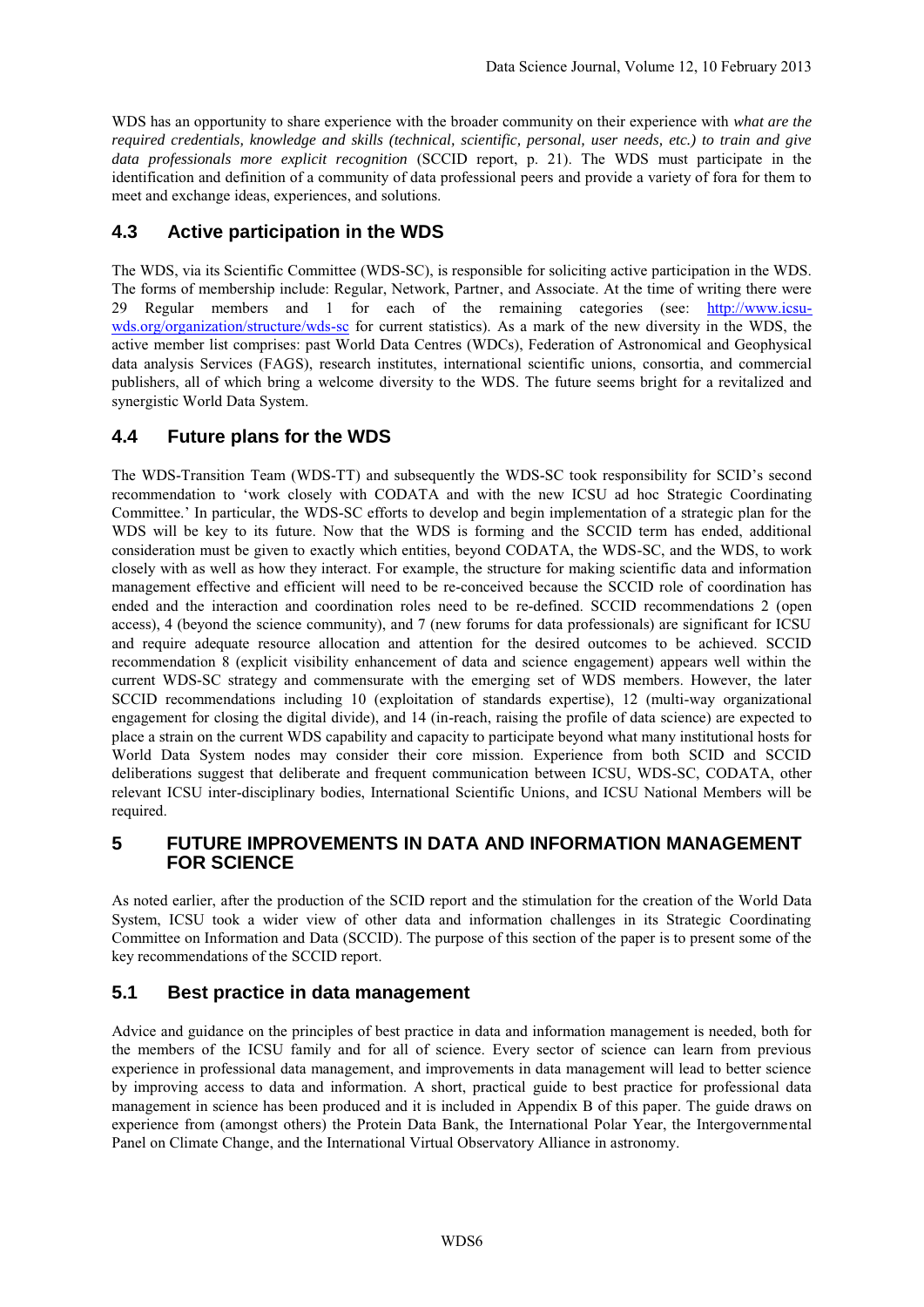# **5.2 Open access**

The Open Access movement emerged in the new era of electronic information, and the concept was initially introduced and formalised in the field of access to publications through the "3B" declarations listed below.

- Budapest Open Access Initiative: <http://www.soros.org/openaccess/read.shtml>
- Bethesda Statement on Open Access Publishing: <http://www.earlham.edu/~peters/fos/bethesda.htm>
- Berlin Declaration on Open Access to Knowledge in the Sciences and Humanities: <http://oa.mpg.de/lang/en-uk/berlin-prozess/berliner-erklarung/>

The 34 members of the Organisation for Economic Co-operation and Development (OECD) have agreed at ministerial level to a statement on *OECD Guidelines and Principles for Access to Research Data from Public Funding* (OECD 2007). On open access the OECD principles state:

*Openness means access on equal terms for the international research community at the lowest possible cost, preferably at no more than the marginal cost of dissemination. Open access to research data from public funding should be easy, timely, user-friendly, and preferably Internet-based.*

The OECD principles cover 13 topics in total, including transparency, legal conformity, interoperability, and quality. The principles are regarded by the OECD as "soft law", that is they have a moral authority and strong support by ministers but they are not legally binding on OECD member states.

The open access notion has been extended to various degrees of unlimited access to online data and information and, in the domain of research data, is clearly related to the needs and practices of data sharing and re-use. As open access has a generally positive impact on scientific progress, it is increasingly supported, via formal statements and policies, by research institutions, scientific unions, government bodies, and funding agencies. However, the terminology used in open access is uncertain and at times confusing. Uncertainty has been created by the use of different ideas such as full and open access, free access, public access, universal, and equitable access and by the (somewhat artificial) distinction between access to data and access to publications. At the same time some initiatives have been trying to formalise 'open' beyond the initial access definitions, for example, open data, open archives, open content, open knowledge, and open notebook science. There is certainly merit in establishing a forum for the exploration and eventual agreement in relation to science of all the terms used under the broad umbrella of Open Access. Without agreement it seems likely that uncertainty will grow.

# **5.3 Data as a publication**

The evolution of data analysis and the publication of scientific research are parallel to the development of science paradigms described earlier in this paper. In the first to third paradigms, data were contained within scientific papers in that the results from scientific theories, models, and experiments were presented within the paper, at least in summary form. The fourth paradigm (Hey et al., 2009) implicitly or explicitly disconnects the results of research from the data that were used to prepare the research findings, in that the data are too voluminous to publish in a conventional form. This evolution, closely linked both to scientific progress and technological advances, calls for a fresh view of the concept of "publishing" data sets in trustworthy repositories with long-term sustainability prospects. The concomitant recognition of and credit accorded to such activities are viewed increasingly as essential to such endeavours. As a result, the roles of libraries and publishers are changing in regard to data and information. Most countries have a national deposit library, which has a legal responsibility to hold a copy of any publication, and such legal deposit libraries might provide a valuable vehicle for ensuring long-term data stewardship. As an example, the national deposit library in The Netherlands is one of the world leaders on considering data as a publication and so requiring easy access and long term stewardship. At the same time, methods for citing data have evolved rapidly, such as the Digital Object Identifier concept. This provides a ready link with peer-recognition of the work of scientists who produce high quality data and with the many emerging mechanisms to communicate science.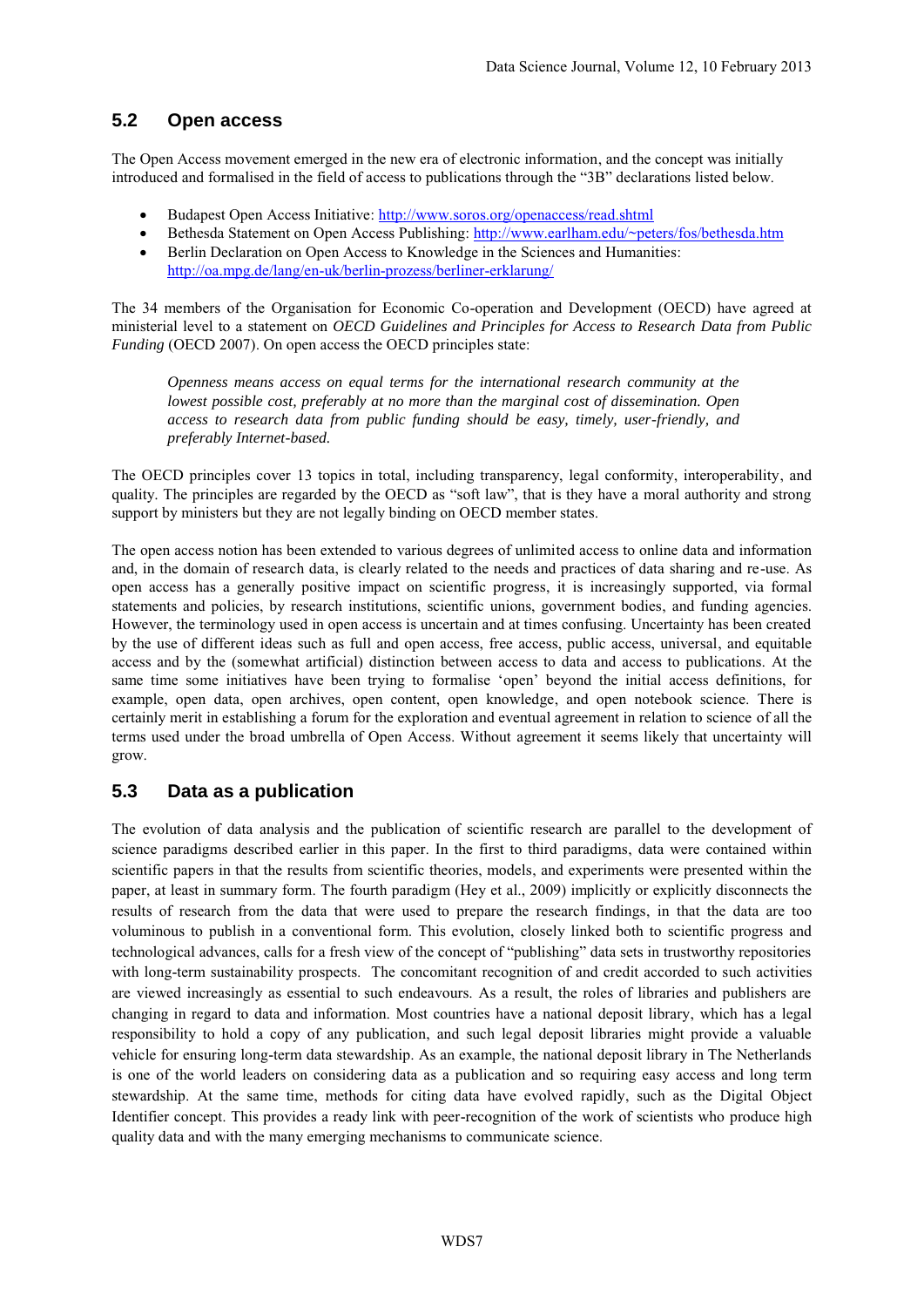# **5.4 The role of education**

The conduct of science research is increasingly data driven: from data assimilation through modelling, simulation, and visualisation to long-term time series of data. It is now well established that data have an intrinsic value that outlasts current science foci. Unfortunately there is only part time attention given by most scientists to data science. Perhaps most important is the need to give a new value to science in the form of data citation, attribution, and data publication. It is essential to identify the required credentials, knowledge, and skills (technical, scientific, personal, user needs, etc.) to acquire and to give data professionals more explicit recognition. Formal training in the key cognitive and skill areas of data science will enable graduates to become key participants in eScience collaborations. The need is to teach key methodologies in application areas based on real research experience and build a skill-set.

# **6 CONCLUSIONS**

## **6.1 Momentum**

In science and the popular press today, barely a week goes by without an article, blog, or social media dissemination appearing, focusing on 'data'. Big data is hot news: "floods", "tsunamis", "tidal waves", exascale, etc., but so are other elements of complex data such as dimensionality, scale, modality, source heterogeneity, and inter-disciplinarity. Importantly, these factors are now being placed in plain view of the scientific community and the responses are not just coming from science but from funding and operational agencies, governments, commercial sectors, and the private sector. Some truly inspiring opportunities lie ahead. However, it is very important to point out that while many consider this new news, ICSU has been paying very careful (though perhaps without being highly visible) attention since well before 2004 when the PAA (on Information and Data) report was released. The visibility was substantially increased with the SCID and SCCID activities, which substantially took on the role of strategic examination of sectors, and needs to fulfil the ICSU vision, as well as stimulate active coordination among key organizations. Around 2005-2006, several "International Year" activities were being planned as  $50<sup>th</sup>$  year celebrations of the International Geophysical year (1957-1958). The Electronic Geophysical Year, the International Polar Year, the International Heliospheric Year, and the International Year of Planet Earth ran approximately from 2007-2008, and all had data at the forefront. Of note was the link back to IGY and further back to previous IPYs and that for all our modern advances and technology, effect management and use of data was still a tremendous challenge. Looking back, it was most likely the confluence of national and international attention with these celebratory IGY community efforts that truly allowed data science and informatics to fully emerge in their respective areas and reinforce that ICSU was clearly paying attention and stepping up for its role in strategic coordination.

As an aggregate, the early 'results' arising out of much greater awareness among international organizations around data, willingness to broaden the conversation, and a much more inclusive trend are very promising in advancing the ICSU vision for data and information. Exemplars include the last three ICSTI conferences devoted to advanced aspects of large data and visualization, the formation of a CODATA Task Group on Data Publication, the aforementioned WDS membership composition and response, and leading efforts such as the Polar Information Commons (PIC: [http://www.polarcommons.org/\)](http://www.polarcommons.org/) and their PIC 'badging' efforts are truly advancing the discussion around data as a first class science object and in turn challenging more traditional approaches to data.

It is not possible, however, to present a uniformly glowing report of responses. Both the SCID and SCCID reports strongly emphasized the role for ICSU national members and ICSU Scientific Unions as being essential stakeholders and participants in a cohesive future. After all, the universality of science lies at the heart of the ICSU vision, and the direct resources and the attention of ICSU national members are required to implement such a vision. Several nations, or aggregates of nations, as well as scientific unions have provided substantial (and in some cases, long standing) responses to the presently articulated data agendas. Unfortunately, as a whole, the response of nations and scientific unions is poor and remains a challenge for ICSU but more-so for the scientific communities. Such under-served outcomes may ultimately lead to more and undesirable digital divides.

On the matter of extant digital divides, the EDC-LEDC distinction and the need to erase or at least dramatically reduce the inherent disadvantages faced in LEDCs in the contemporary digital information world, opens up significant opportunities for scientists with minimal resources (data, computation) to become data scientists and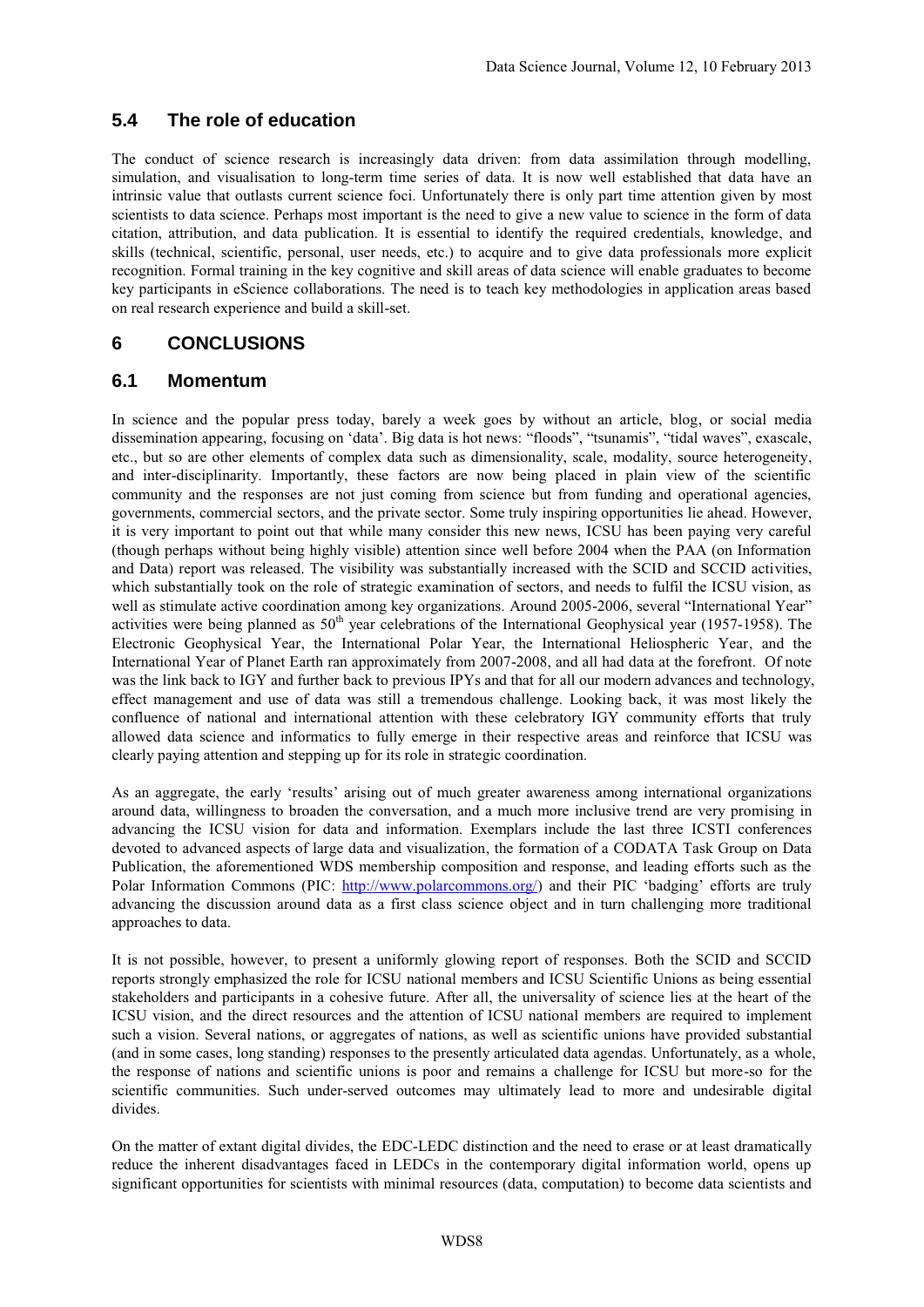thus be thrust well into a small but growing cadre of such career professionals. The opportunity is also fraught with cultural challenges but is clearly on the agenda for organizations such as the WDS and CODATA.

As we bring this paper to a close, one trend in the levels of discussions and participation reported herein is notable. ICSU activities such the PAA, SCID, SCCID, WDS-SC involve approximately tens of people, and this is true for executive/ committee leads for related organizations; ICSTI, INASP, PIC, etc. Their greater activities, such as conferences and workshops, in turn reach often hundreds of participants (e.g., the WDS Science Conference featured in this volume). These numbers fall far short of the much greater audience penetration that is needed. This means penetration through to scientific unions, professional societies, and the working ranks where the numbers are in the thousands. In other words, scaling is needed to move from tens to hundreds to thousands; otherwise the universality of science and the data and information that underpins it will be incomplete.

# **6.2 Avenues for action**

In conclusion, we see several avenues for action for a variety of stakeholders.

We call on present and prospective new WDS members of all types to be forward looking and conversant with the greater goals and vision embraced by ICSU on behalf of the entire scientific community. The extant reports articulate many attributes and details of these goals, including new roles and new partners.

New communities are entering the conversation regarding data. Cultural, organizational, and economic barriers for publishers, librarians, and technical solutions from commercial sectors are ever present. We suggest that the required ensuing conversations and the explorations and demonstrations of mutual benefit, often measured by very different means, are an initial step worth pursuing.

Coordination of inevitably overlapping roles and responsibilities (and often authorities) around data, information and its generation, access, and use is essential. The tendency to ignore the reality that true coordination and collaboration are actually carried out among *individuals* in organizations is yet one more barrier to progress (especially noting that an individual may participate in many organizations). Even so, while the coordination opportunities abound, often the resources and attention assigned to them are discordant. We encourage that strategic attention in each organization be paid to timely and valuable coordination activities, retaining a level of agility to respond to new and changing needs.

To begin the immense task of increasing participation, or in turn addressing the scale of penetration of science communities' attention to data, an immediate avenue is effective engagement at the professional society and scientific union level. Motivated and knowledgeable scientists and managers can introduce discussions of data policies, access, management, etc. at any and every turn. A new group of peers is emerging: those with a career approach to data and information.

Data scientists are here to stay, but their explicit numbers are small as are the programs for educational preparation. A clear call to action is the introduction of initially graduate level courses, leading to the wide spread establishment of data science curricula, and degree and career paths for data scientists. In the longer term, undergraduate majors in data science are inevitable. The future will tell the remainder of the story.

# **7 ACKNOWLEDGEMENTS**

The authors were both members of the ICSU Strategic Committee for Information and Data (SCID), 2007 - 2008 and the Strategic Coordinating Committee for Information and Data (SCCID), 2009 – 2011. We are very grateful to all our colleagues on the two committees for the extensive and detailed discussions that have informed this paper. The SCID and SCCID reports including the members of the committees can be accessed at the ICSU web site: [www.icsu.org.](http://www.icsu.org/)

# **8 REFERENCES**

Alliance of German Science Organisations (2008) *Priority Initiative "Digital Information"*, Retrieved February 2012 from WWW:

[http://www.dfg.de/download/pdf/foerderung/programme/lis/allianz\\_initiative\\_digital\\_information\\_en.pdf](http://www.dfg.de/download/pdf/foerderung/programme/lis/allianz_initiative_digital_information_en.pdf)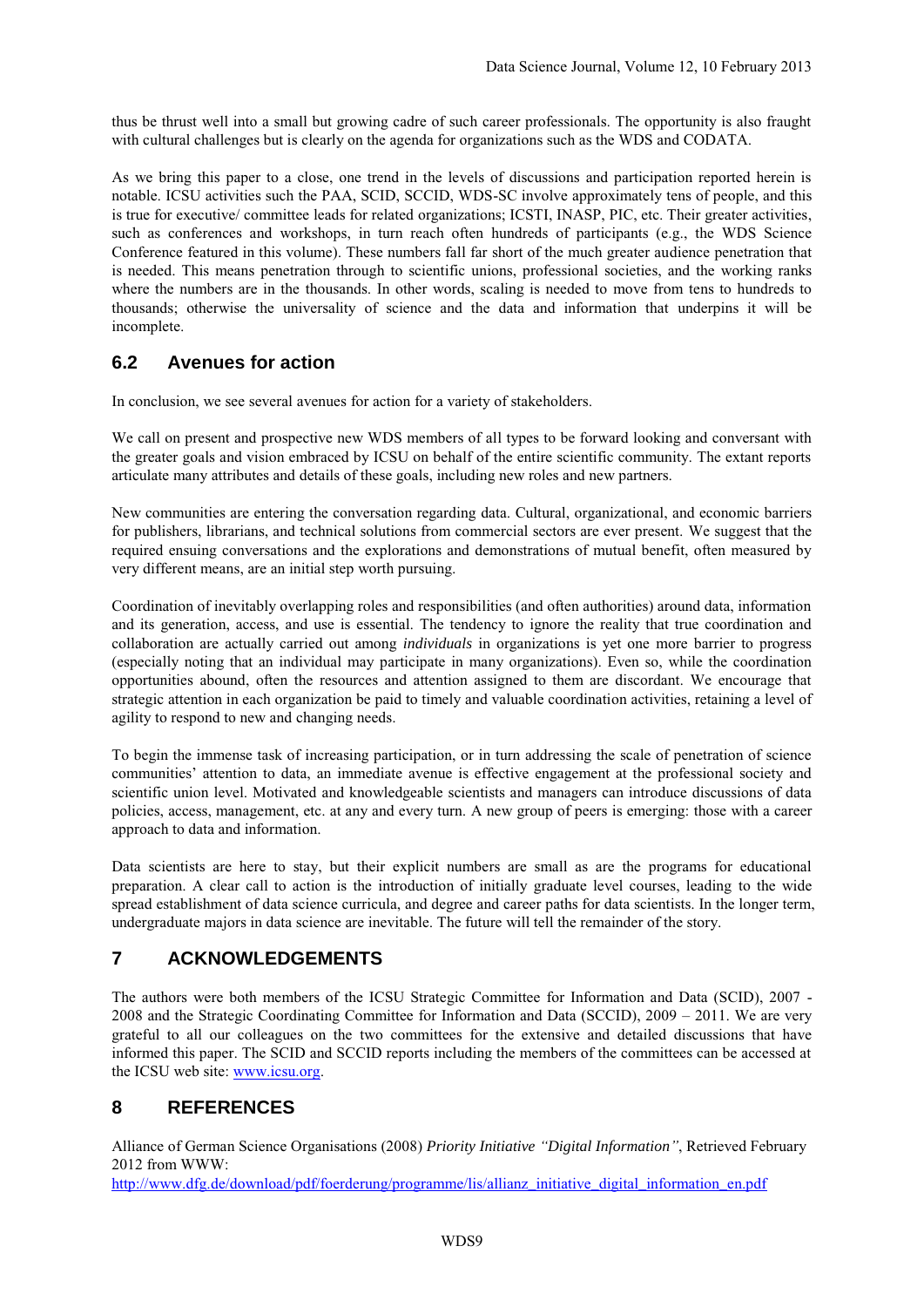Bell G, Hey, T., & Szalay, A. (2009) Beyond the data deluge, *Science* 323, 6 March 2009, pp. 1297-1298.

DataCite (2011) *DataCite*. Retreived from the WWW, November 21, 2012: [http//:www.datacite.org.](http://www.datacite.org/)

EC (2010) *Riding the wave. How Europe can gain from the rising tide of scientific data*, *Final report of the High Level Expert Group on ScientificData,* Brussels: European Commission

GRDI (2011) *Global Research Data Infrastructures: The GRDI2020 Vision*, project funded by the European Commission, 7th Framework Programme for Research and Technological Development. Retrieved from the WWW, November 21, 2012: <http://www.grdi2020.eu/>

Hey T, Tansley, S., & Tolle, K. (2009) *The Fourth Paradigm. Data-intensive scientific discovery*, Redmond, Washington: Microsoft Research

Hey, A. J. G., & Trefethen, A.E (2003) The data deluge: an e-science perspective, in F Berman, G Fox and A J G Hey (eds) *Grid Computing - Making the Global Infrastructure a Reality*, Chichester, UK: Wiley and Sons

Hilbert, M. & Lopez, P. (2011) The world's technological capacity to store, communicate and compute information, *Science* 332, 1 April 2011, pp. 60-65.

ICSU (2004) *Panel Area Assessment on Information and Data*, Paris: International Council for Science

ICSU (2006) *ICSU Strategic Plan 2006-2011*, Paris, International Council for Science

ICSU (2008) *Ad hoc Strategic Committee on Information and Data*, *Final Report to the ICSU Committee on Scientific Planning and Review*, Paris: International Council for Science

ICSU (2011a) *Ad hoc Strategic Coordinating Committee on Information and Data*, *Final Report to the ICSU Committee on Scientific Planning and Review*, Paris: International Council for Science

ICSU (2011b) *ICSU Strategic Plan II, 2012-2017*, Paris: International Council for Science

IDC (2010) *IDC Digital Universe Study*, sponsored by EMC, May 2010. Retrieved from the WWW, November, 21, 2012:<http://www.emc.com/collateral/demos/microsites/idc-digital-universe/iview.htm>

ITU (2009) *The World in 2009, ICT facts and figures.* [http://www.itu.int/ITU-](http://www.itu.int/ITU-D/ict/material/Telecom09_flyer.pdf)[D/ict/material/Telecom09\\_flyer.pdf](http://www.itu.int/ITU-D/ict/material/Telecom09_flyer.pdf)

Nature (2010a) Closing the Climategate, *Nature* 468, 18 November 2010, p. 345.

Nature (2010b) Genomes by the thousand, *Nature* 476, 28 October 2010, pp. 1026-1027.

Nelson B (2009) Empty archives, *Nature* 461, 10 September 2009, pp. 160-163.

OECD (2007) OECD Principles and Guidelines for Access to Research Data from Public Funding, http://www.oecd.org/science/scienceandtechnologypolicy/38500813.pdf

UN (2008) *United Nations Global Development Goals Indicators 2008*. Retrieved from the WWW, November 21, 2012: <http://mdgs.un.org/unsd/mdg/Default.aspx>

## **9 Appendix A**

### **Definition of data and information**

Data and information can be considered as a continuum ranging from raw research data through to published papers. "Data" includes, at a minimum, digital observation, scientific monitoring, data from sensors, metadata, model output and scenarios, qualitative or observed behavioural data, visualizations, and statistical data collected for administrative or commercial purposes. Data are generally viewed as input to the research process.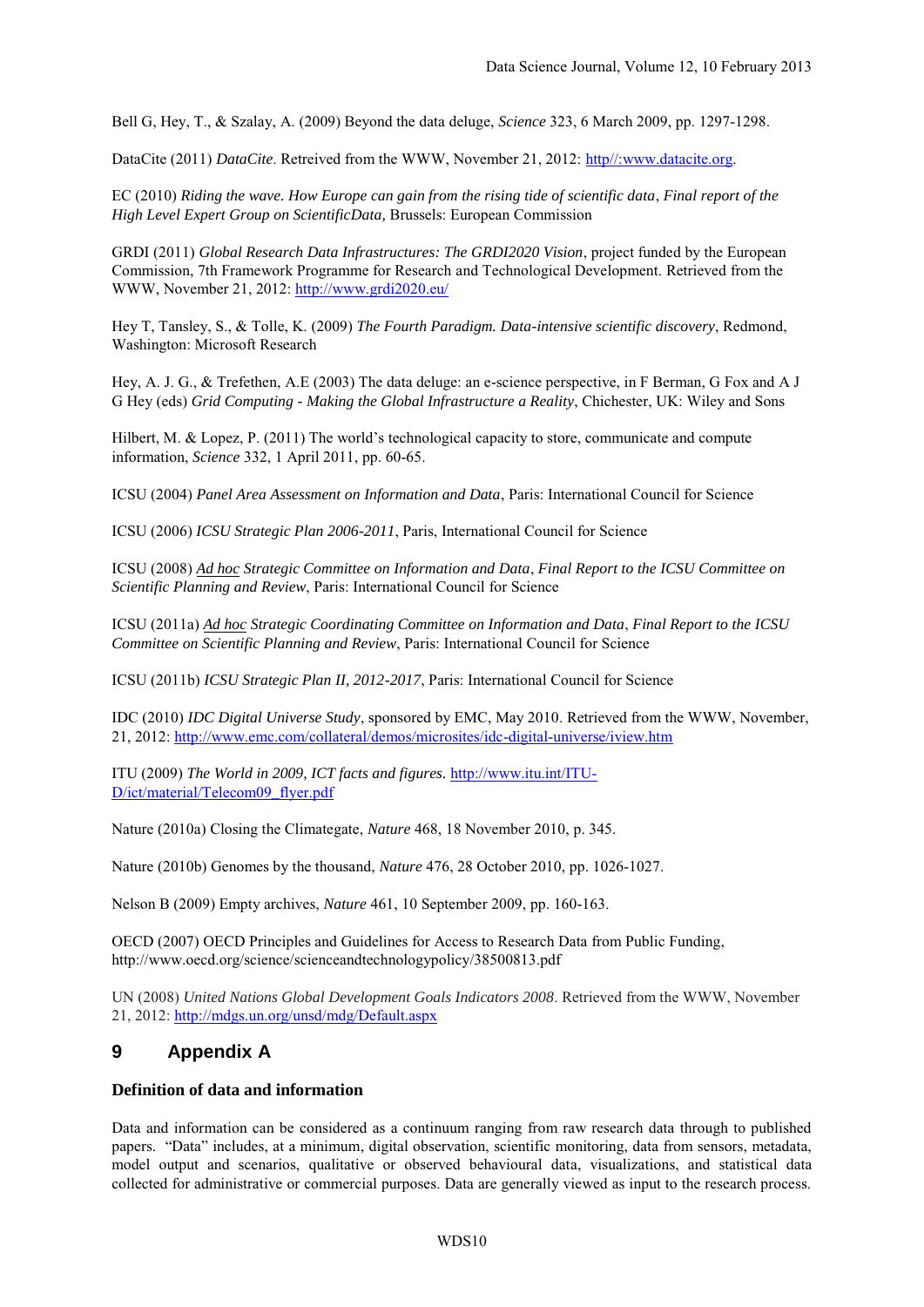"Information" generally refers to conclusions obtained from analysis of data and the results of research. But the distinction between data and information is flexible and will vary according to the situation. Increasingly, the output of research (traditionally viewed as "information") includes data and has become input to other research, rendering the output-input distinction between data and information meaningless.

# **10 Appendix B**

## **Principles of best practice for data and information management**

- 1. **Policy**
	- Document early the reason(s) for the data policy and the policy itself, and make documents available online.
	- Articulate the desired outcomes of the data policy.
	- Identify and be explicit about the benefit/cost ratio of professional data management.
	- Ensure that guidelines for participation are easily accessible by encouraging open access to data policies, practices, and experiences.

### *Examples*

- ICSU World Data System data policy, available at[: http://www.icsu](http://www.icsu-wds.org/organization/data-policy)[wds.org/organization/data-policy](http://www.icsu-wds.org/organization/data-policy)
- International Polar Year data policy, available at: [http://classic.ipy.org/Subcommittees/final\\_ipy\\_data\\_policy.pdf](http://classic.ipy.org/Subcommittees/final_ipy_data_policy.pdf)
- OECD Principles and Guidelines for Access to Research Data from Public Funding, 2007, available at: <http://www.oecd.org/science/scienceandtechnologypolicy/38500813.pdf>
- Panton Principles for open data in science, see: <http://pantonprinciples.org/>
- Creative Commons licences, available at: <http://creativecommons.org/choose/>

### 2. **Governance**

- Ensure that data management is an integral and funded part of project planning, approval and performance measurement.
- Appoint expert advisory groups where necessary, and charge them with defined tasks.
- Exploit major international science conferences and events as dates/locations to hold meetings, and use these meetings to encourage interactions between scientists and data/information professionals.
- Acknowledge the different skills and roles required in professional data and information management.
- Ensure open, online access to all minutes of meetings and decisions taken.

### *Examples*

- The core agreement for the Worldwide Protein Data Bank, 2003, available at: [http://www.wwpdb.org/wwpdb\\_charter.html](http://www.wwpdb.org/wwpdb_charter.html)
- The Intergovernmental Panel on Climate Change structure and working groups, see: [http://www.ipcc.ch/working\\_groups/working\\_groups.htm](http://www.ipcc.ch/working_groups/working_groups.htm)

### 3. **Planning and organisation**

- Consider the advantages and disadvantages of distributed versus centralised data repository models in the light of user needs.
- Use service-based data access methods.
- Exploit what already exists for data management.
- Data infrastructure should be completed, ready, and available in time for its use by scientists in research projects.
- Incorporate user feedback into all aspects of the data management lifecycle.